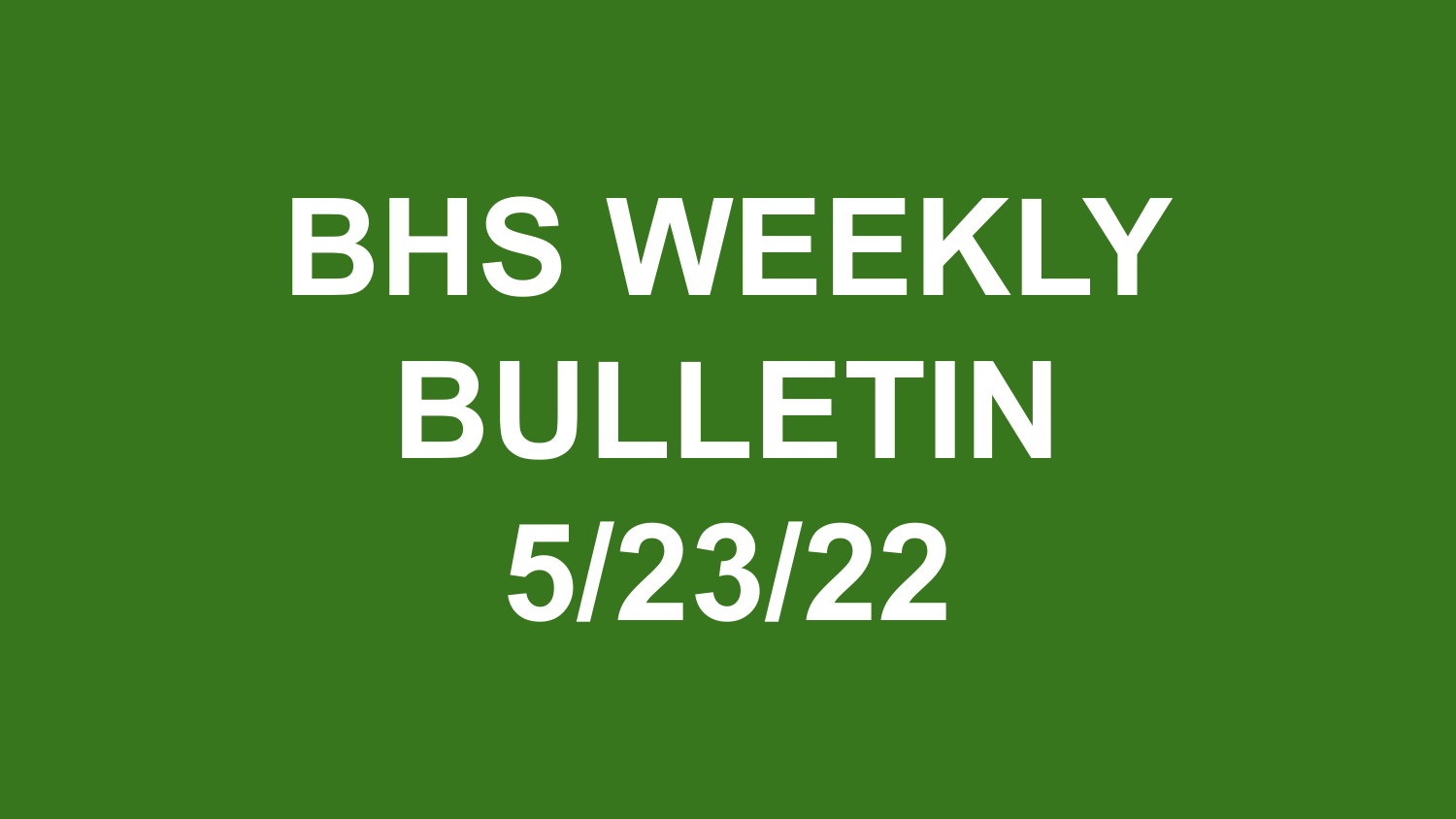#### **I BELIEVE….**

*Go confidently in the direction of your Dreams. Live the life you've imagined.*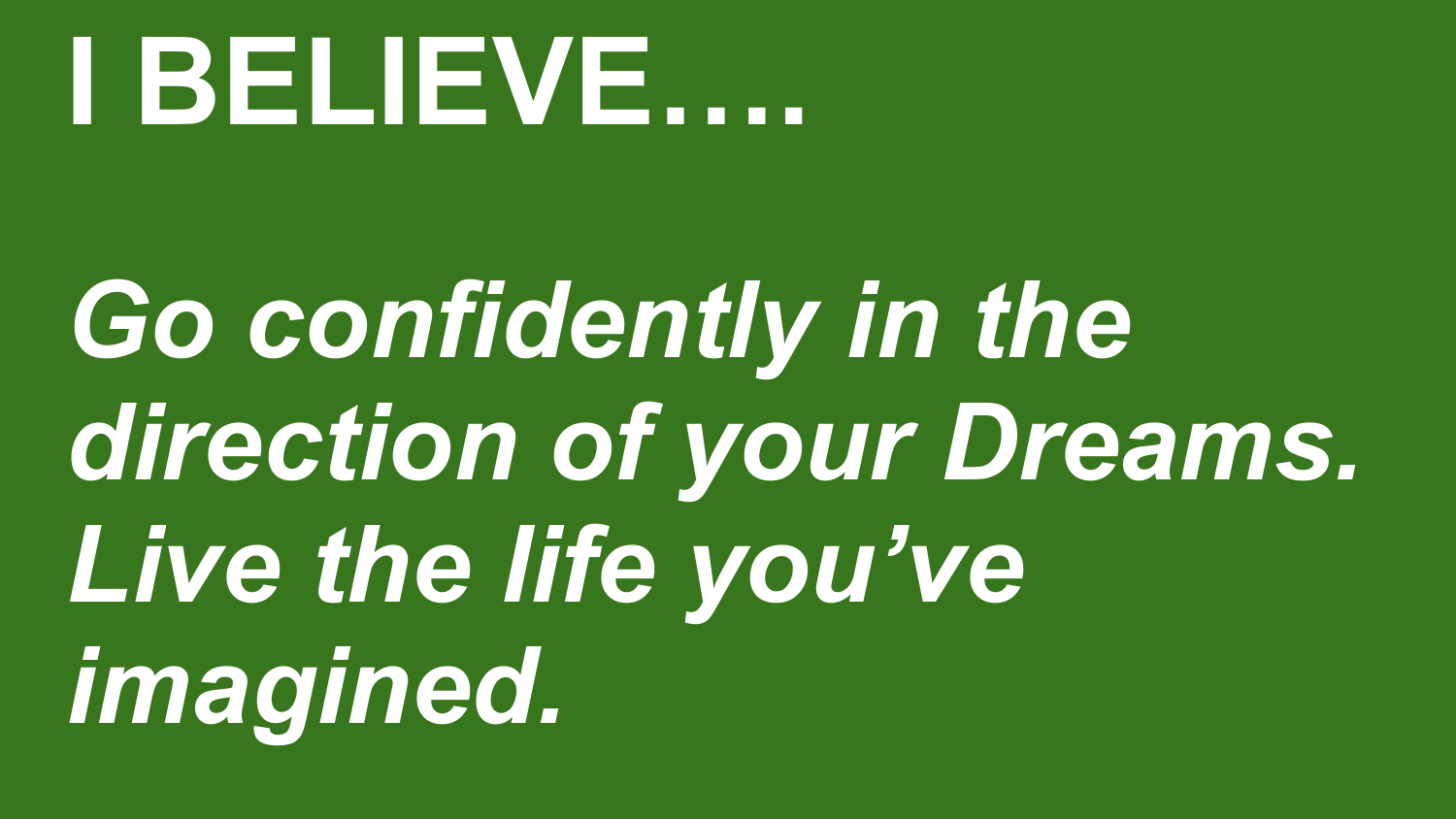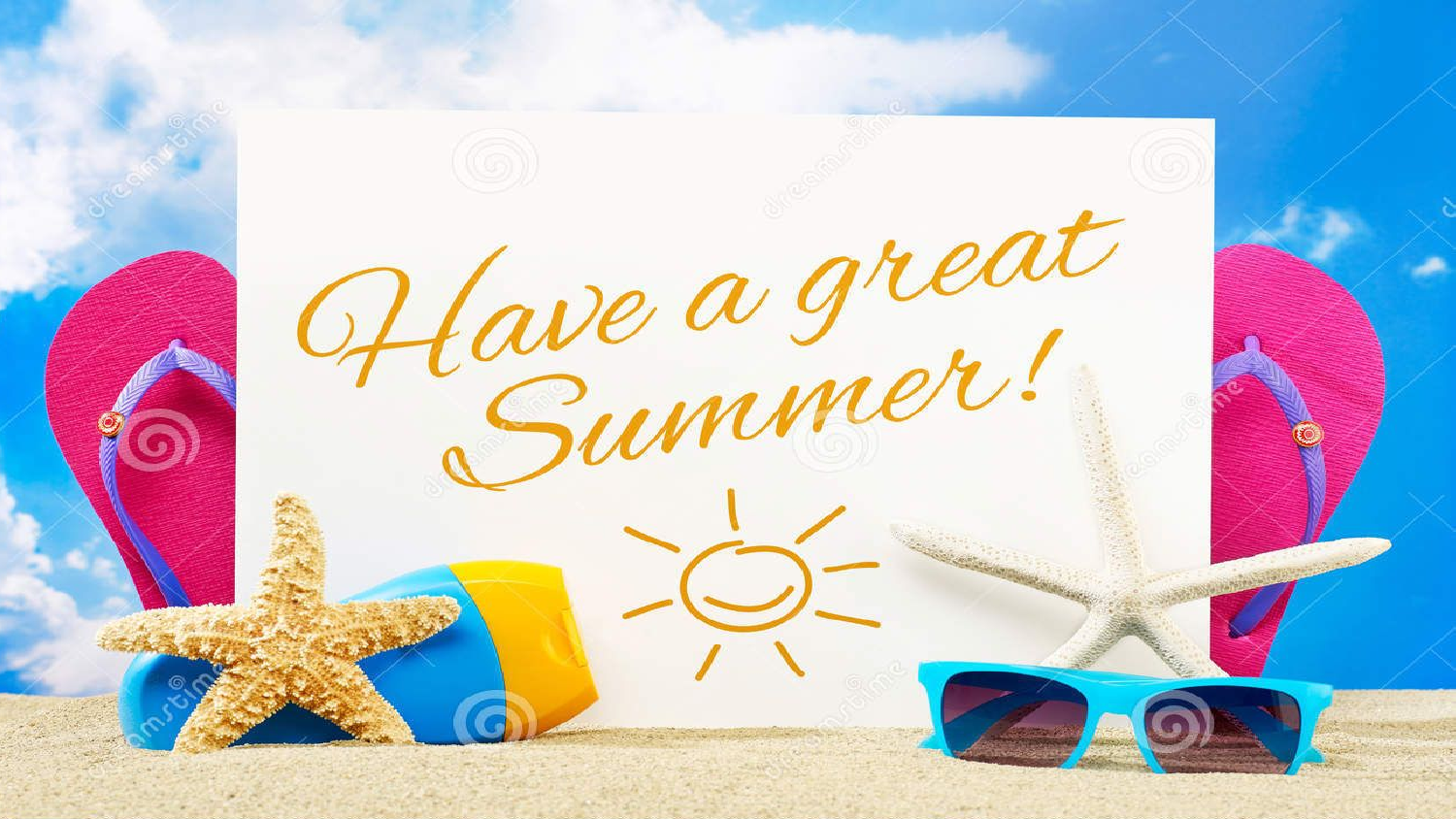**Attention, Globetrotters! BHS is going to Europe! BHS has been approved for international travel and we're going to Austria, Germany, and Switzerland in June of 2023! There will be an informational meeting on Tuesday, May 24 at 7:30 pm on Zoom. To learn more about this incredible trip, visit Mr. Miserendino in room C115 during a passing period.**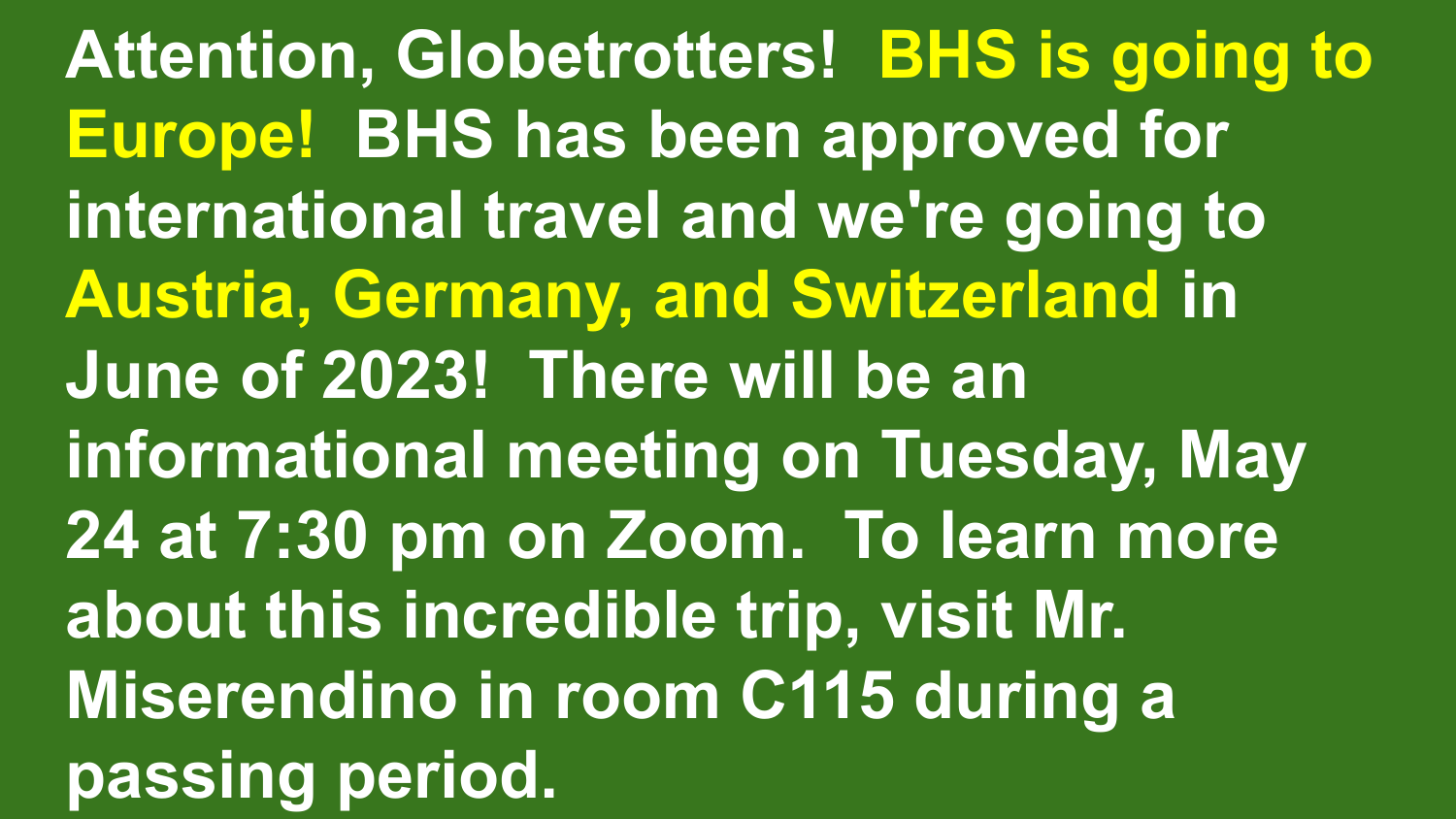**Pre-ordered yearbooks will be distributed to students during their English classes on Wednesday, May 25. There will be a limited number of extra yearbooks available for purchase on a first-come-first-served basis in room C231 after school that day. Cost is \$60, and exact change is required. Not sure if you pre-ordered a book? Go to YearbookForever.com to confirm!**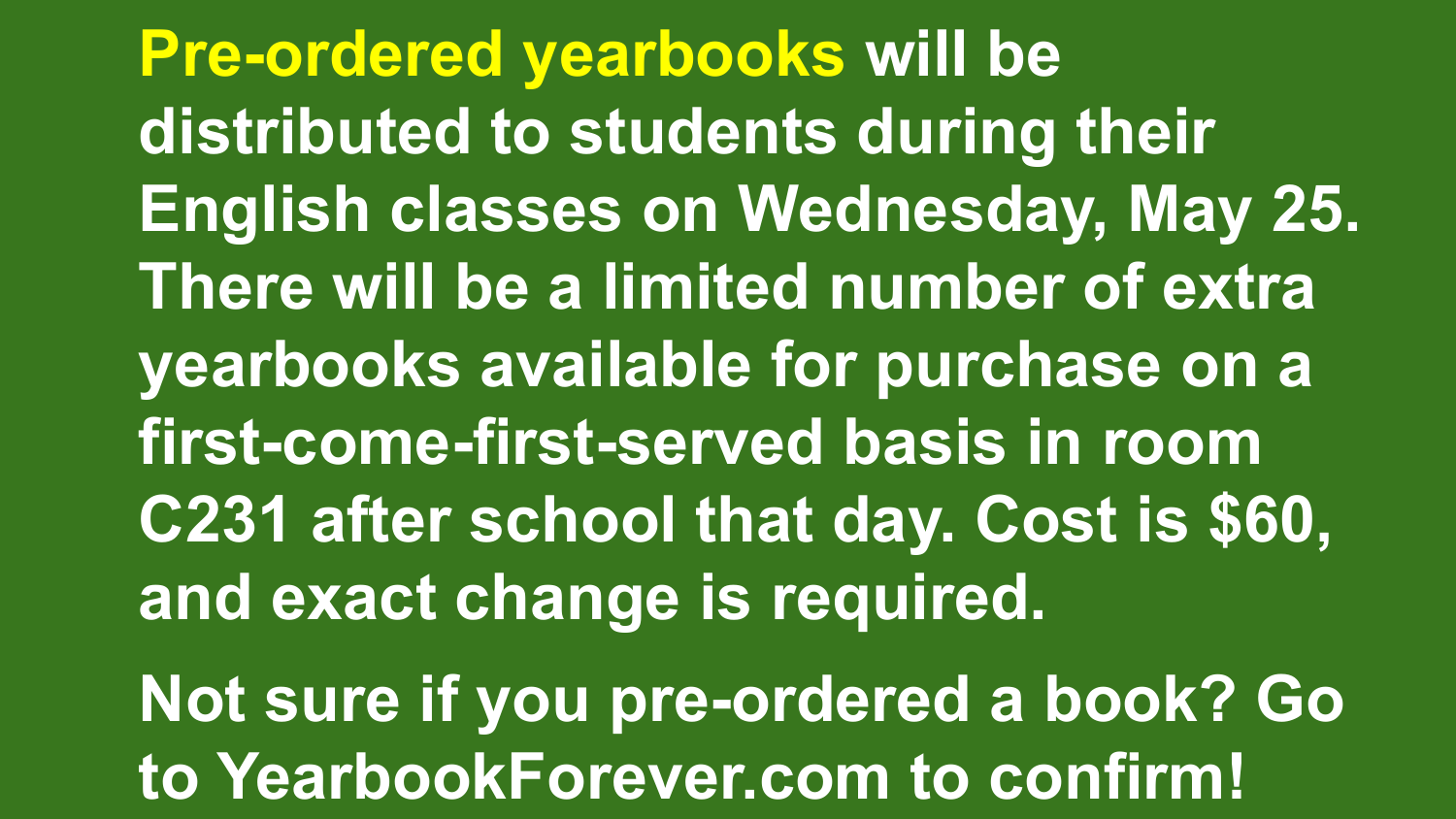**Attention Seniors....this week is your last opportunity to pick of your Letters to Self that you wrote in 9th grade PE and 10th grade Health. Don't let this 'time capsule' opportunity pass you by. Stop by D111 as soon as possible to ask a Health teacher to get your letters for you.**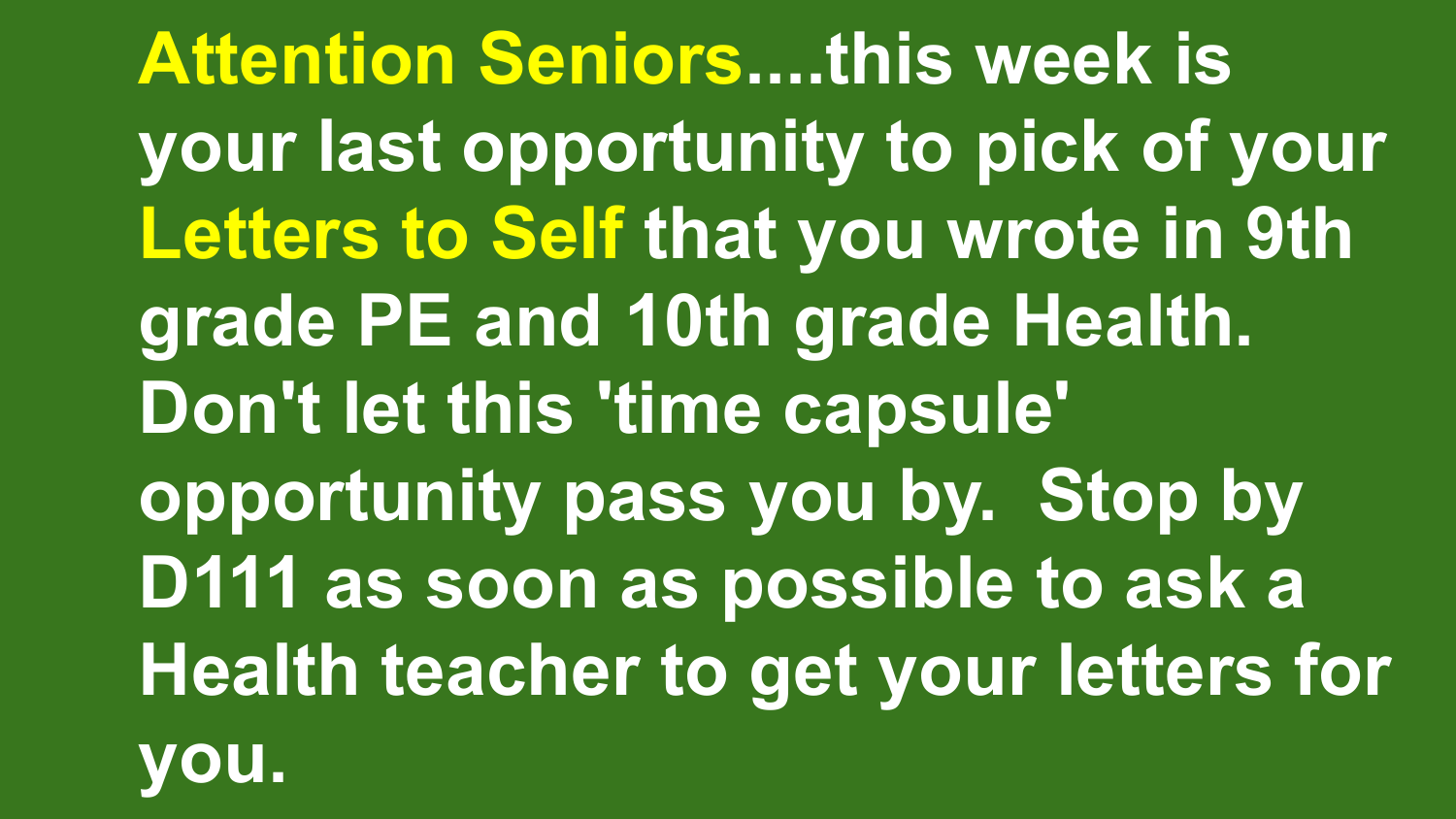**Thank you to everyone who applied to be a BHS Peer Leader for the 2022-2023 school year. If you were selected to be a BHS Peer Leader, check your email and fill out the new Google Form by Wednesday at 3:00 pm. This Form will be your way to tell the sponsors that you accept your position as a Peer Leader. See Mr. Mez or Mr. Oskorep with any questions.**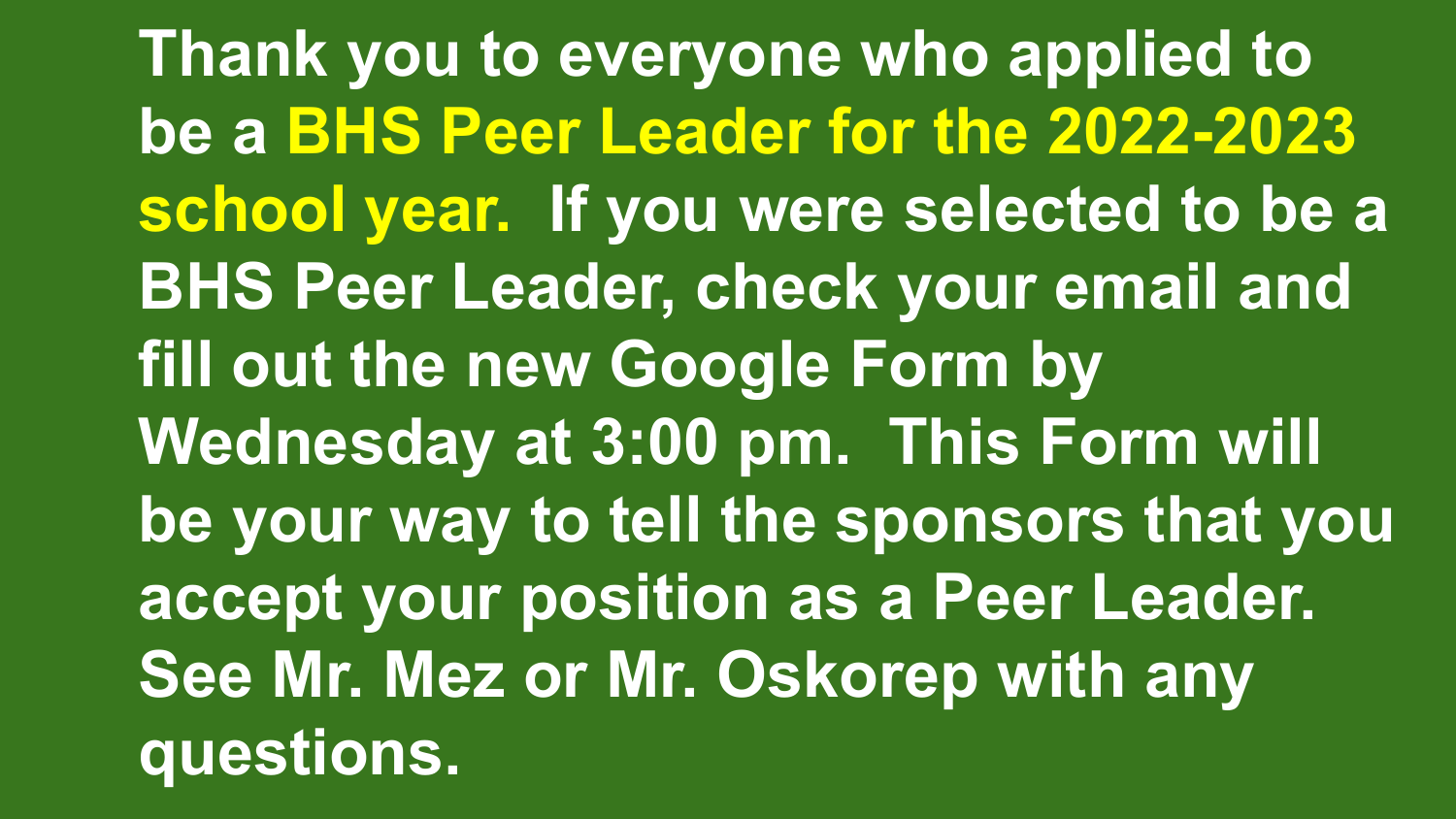**The BHS Theatre Department would like to thank you for your support. We hope you enjoyed this year's theatre productions. At this time, we are thrilled to announce next year's mainstage shows. We'll be doing** *Peter Pan* **in the Fall and the classic Rodgers and Hammerstein musical,** *The Sound of Music***, in the Spring. See you next year at the theatre, Hawks!**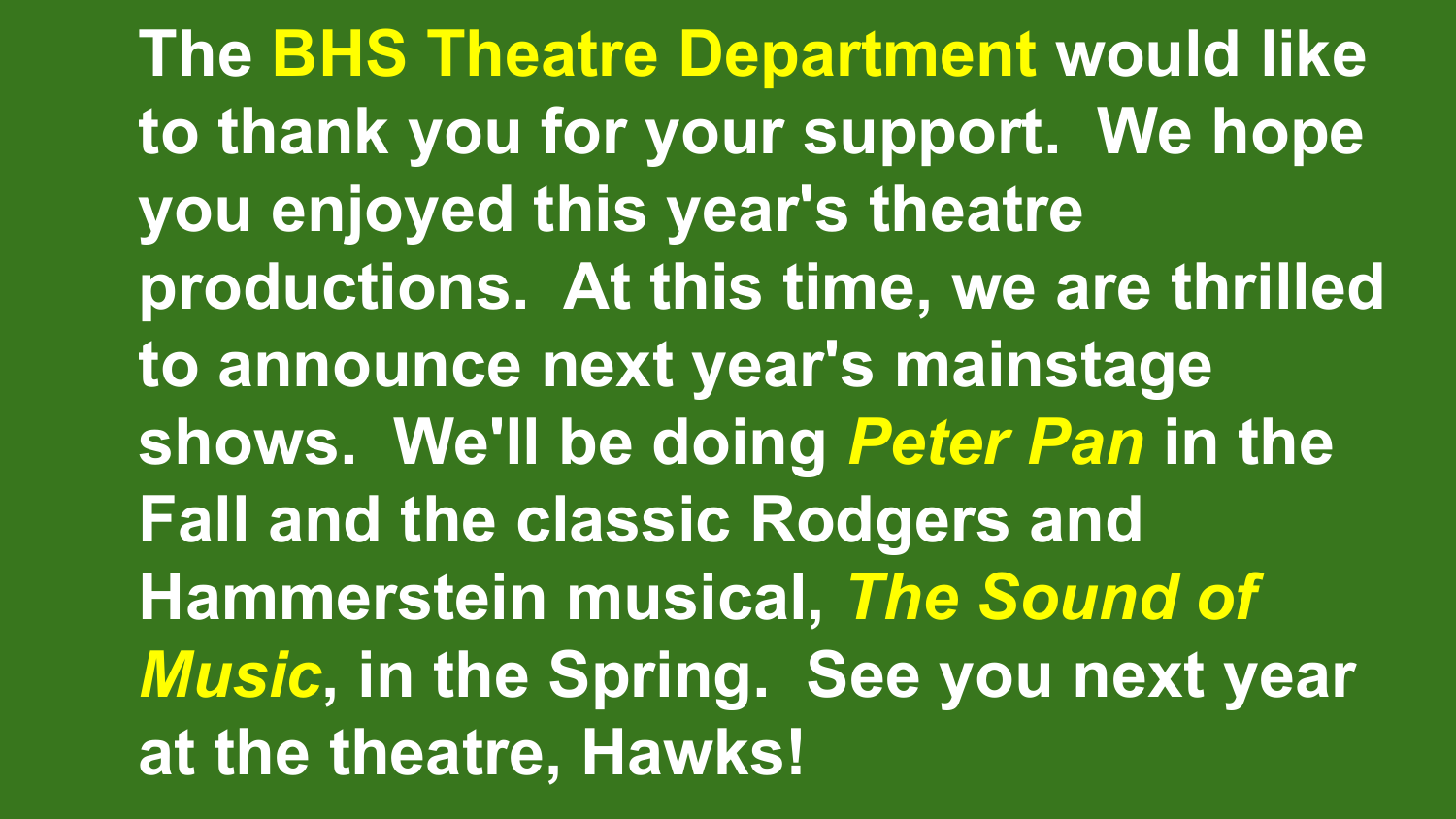

**Monday - USA day Tuesday - Visco vs. Frat day Wednesday - White Out day Thursday - X-Change Signatures Friday - Yay for Zero day**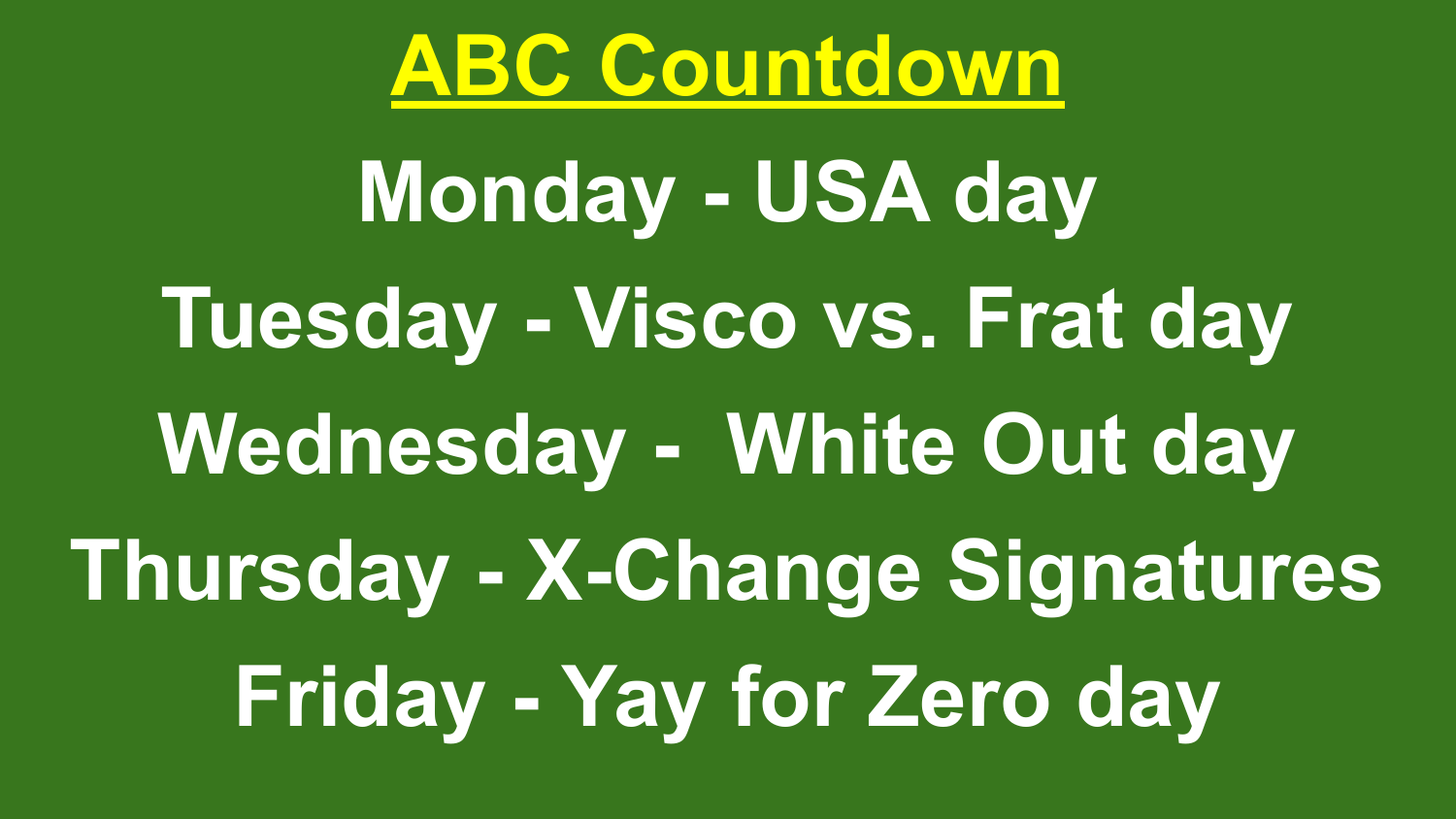#### **LAST DAY OF SCHOOL FRIDAY, MAY 27**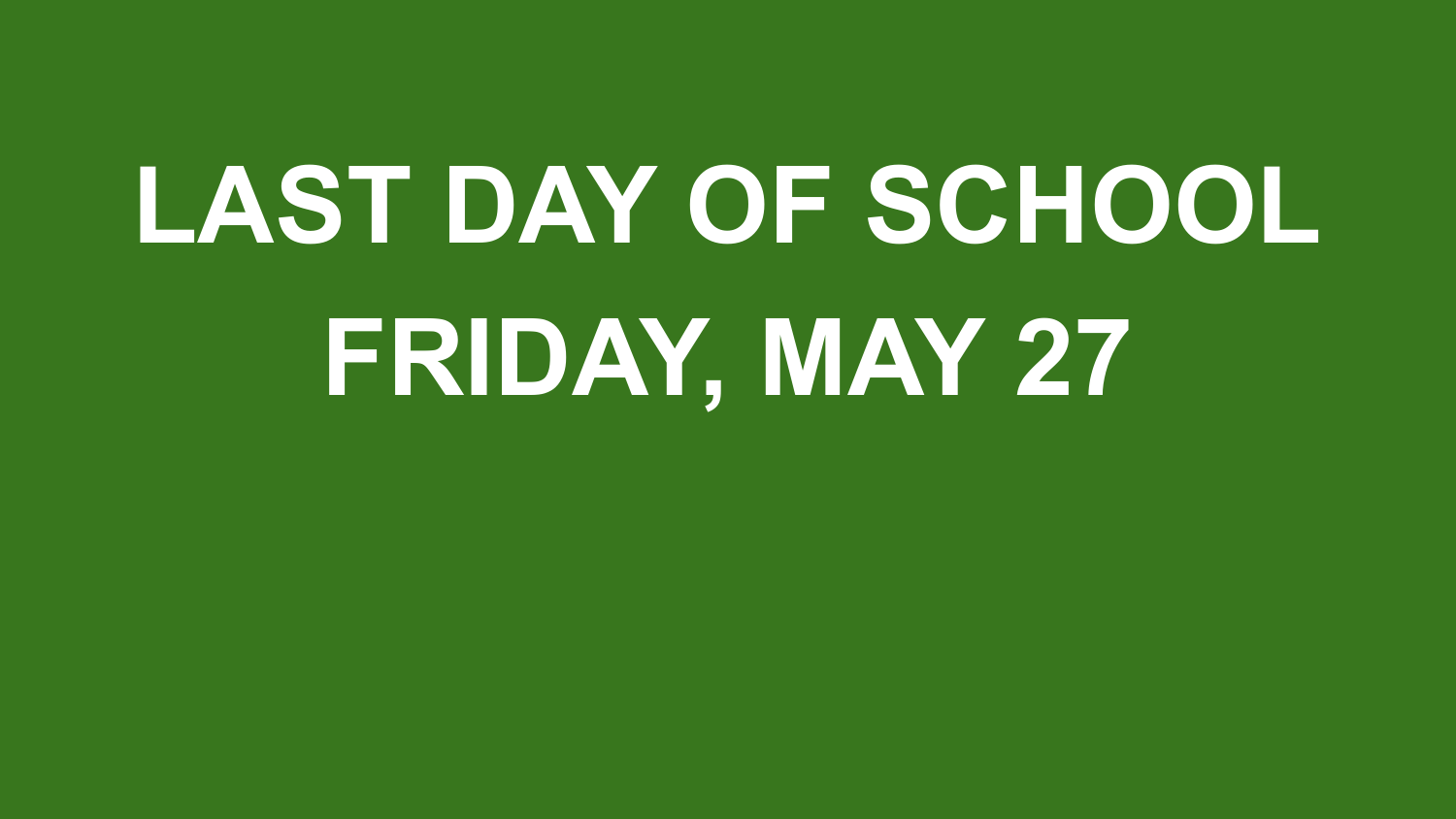### **GRADUATION 2022 Friday, May 28 5:00 pm at the NOW Arena**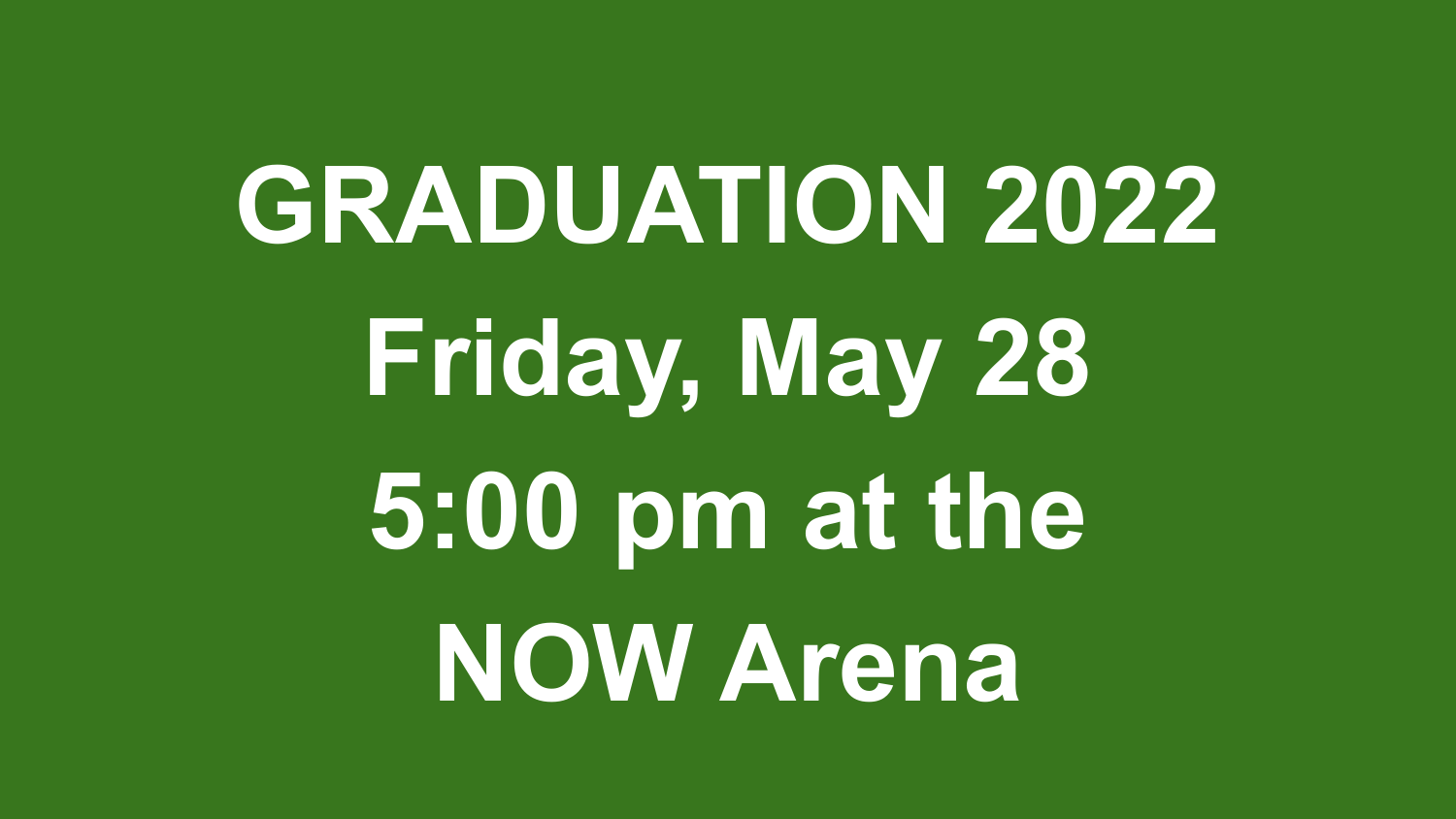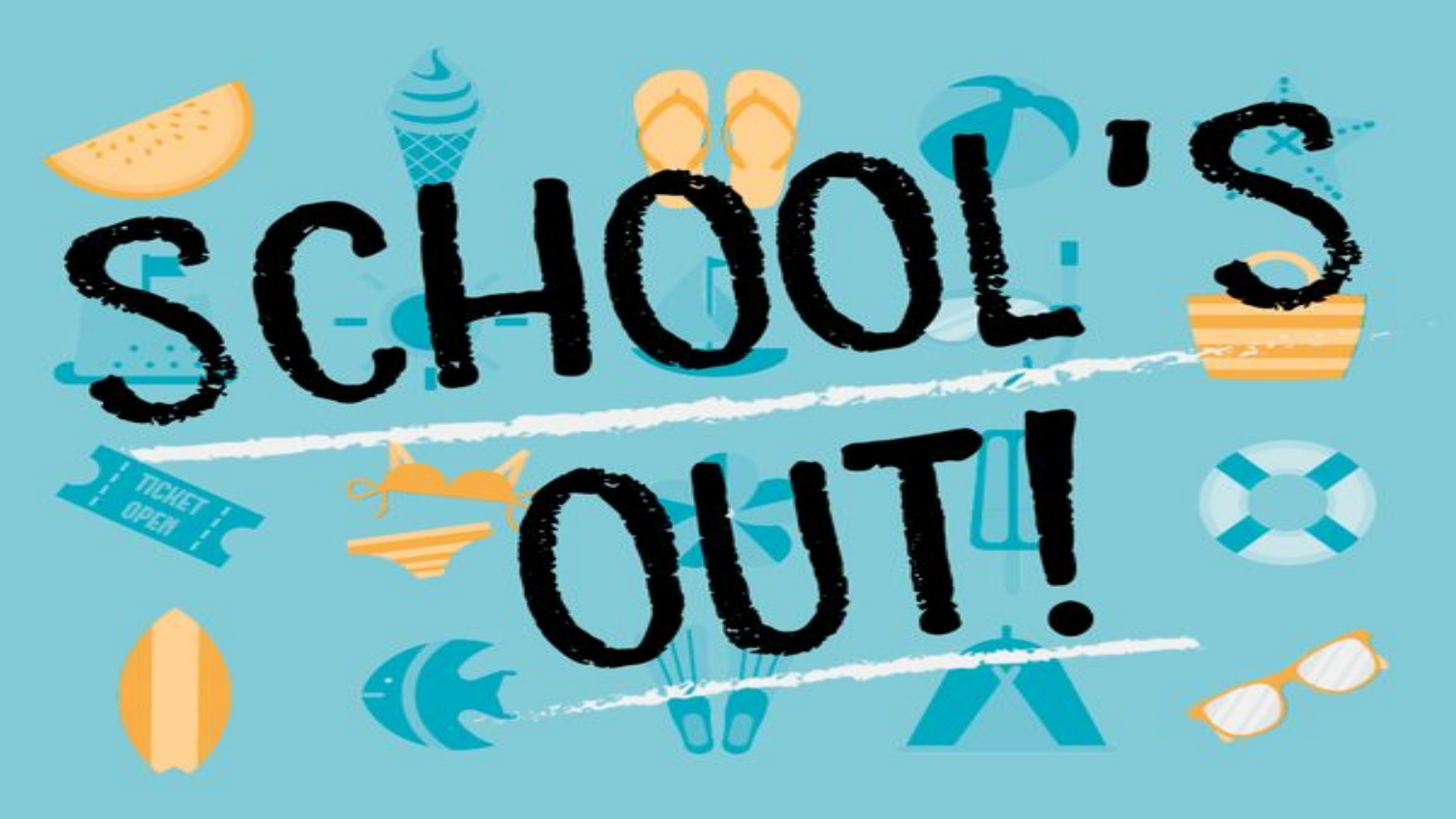## **We are BHS! We believe We honor We succeed And we DREAM BIG!**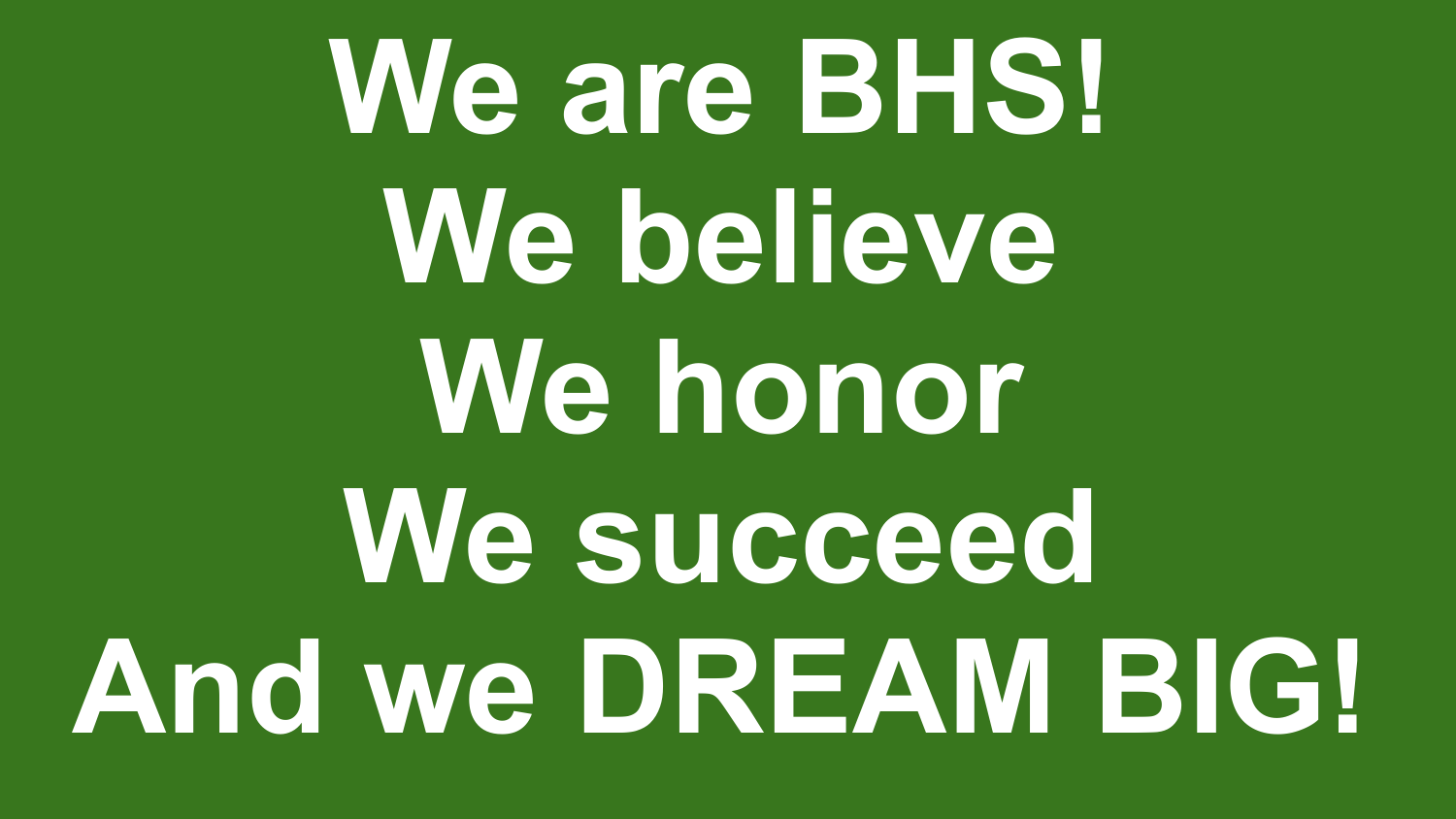